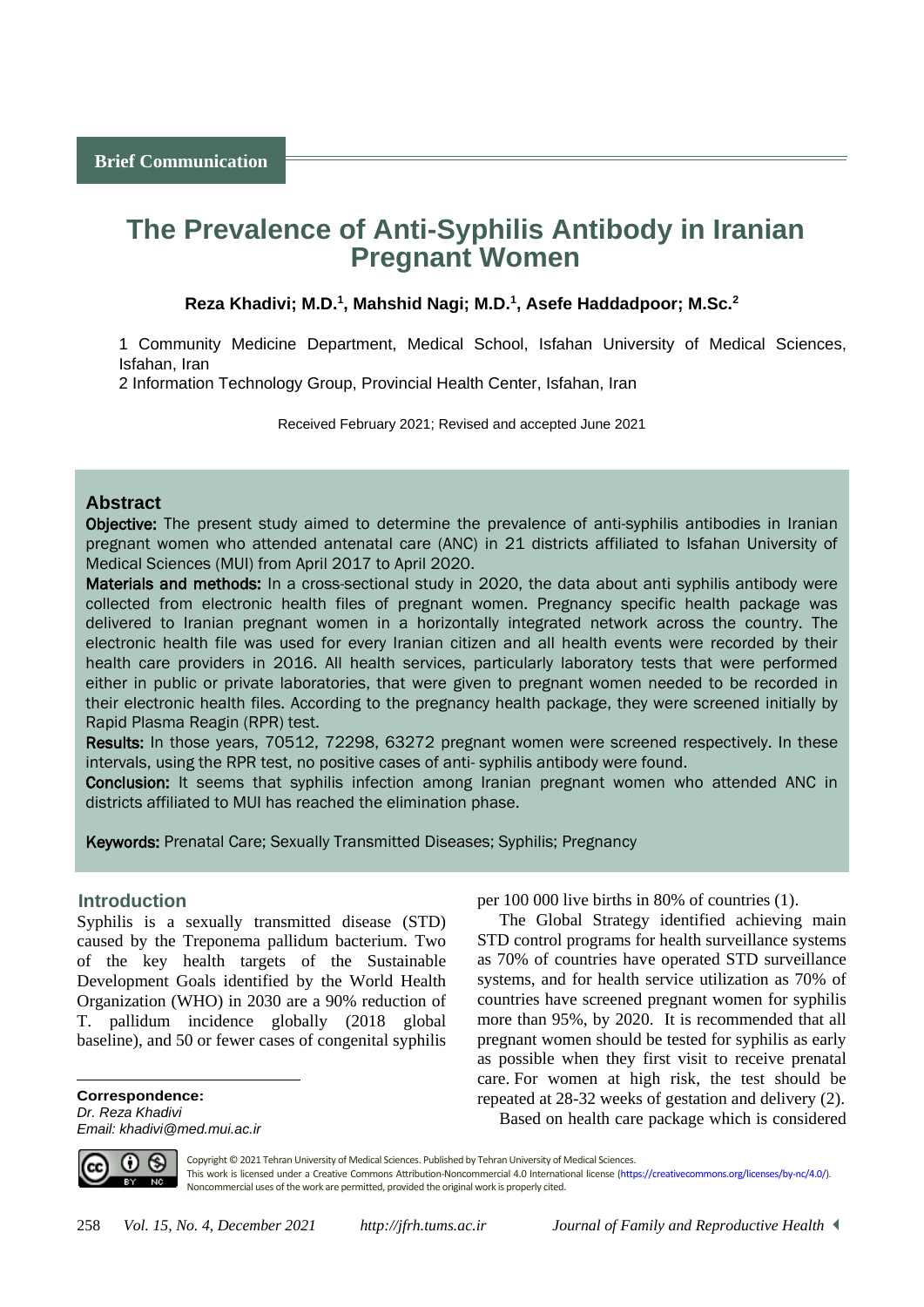for pregnant women and is delivered by the office of Family and Reproductive Health of Iranian Ministry of Health and Medical Education (MoHME), and regarding syphilis infection and syphilis antibody, every pregnant woman was screened freely in all regions, either rural or urban areas, in the first trimester rather in 6 to 10 weeks of pregnancy (3).

In recent years, particularly following the lunch of health sector reform as introduced in universal health coverage in 2 phases, more than 95% of Iranian citizens have been covered by governmental health insurance thanks to receiving primary health care. Primary health services in Iran were delivered through a more developed network that is integrated horizontally in all regions. Besides, health services were offered to each client based on specific owner packages according to age groups and specific conditions such as the perinatal period. Also, in public health centers, antenatal health services were delivered to pregnant women free of charge (4-5). In addition, every pregnant woman had received at least 8 antenatal care (ANC) (6).

The aim of the present study was to evaluate the frequency of positive screening tests for anti-syphilis antibody among pregnant women in districts affiliated to Isfahan University of Medical Sciences (MUI) in the last three years.

## **Materials and methods**

This study was a descriptive cross-sectional study that was done in 2020. All electronic health files of pregnant women between April 2017 and April 2020 were evaluated through the census sampling method. The present study was done according to the agreement of MUI's ethics committee no. IR.MUI.REC.1398.111.

Since many pregnant women have received private services, the data in public laboratories are not convincing. Moreover, the laboratories in the private sector did not tend to cooperate in this study as they keep their patients' data confidential. So, data gathering process was performed through the assessment of each citizen's electronic health file. All pregnant women who have stayed in 21 districts of Isfahan Province and are affiliated with MUI between 2017 -2020, except for Kashan and Aran & Bidgol districts, screened by RPR test for anti-syphilis antibody which has the sensitivity and specificity as 92.7% and 98(93-99) % respectively (7)**.**

The health package for pregnant women was integrated horizontally in Iranian health delivery system network. The methods of the surveillance system in Iranian health delivery system are based on universal health care and this surveillance system covered the entire facility-based population. The methods for collecting STD data were screened for syphilis in all pregnant women who attended ANC and also for HIV, hepatitis B, and gonorrhea in high risk pregnant women (3).

Data quality includes completeness as well as the efficiency of the screening and diagnostic tests, the supervision of persons who complete surveillance forms and sending feedback to executive personnel which was carried out properly. It is mentioned that the data were maintained confidentially in all levels from the local to the central offices (4, 8).

## **Results**

According to the data gathered from the study in 2017, 2018, and 2019, a totally 70512, 72298 and 63272 pregnant women were screened respectively in terms of anti-syphilis antibody through conducting RPR test in 21 towns affiliated to MUI. These data which are based on laboratory reports from public and/or private sectors indicate that there were no positive cases of anti- syphilis antibody in those three years.

# **Discussion**

The result of the present study showed no positive cases of anti -syphilis antibody in pregnant women. According to WHO's report in 2017 and the latest statistics in Iran in 2010, 96.9% of Iranian pregnant women got at least one appointment of health care service during perinatal periods. In the Meantime, 70% were screened for syphilis and no positive cases of syphilis were reported. Besides, the rate of congenital syphilis was as likely as 0% per 100,000 live birth in 2011 (9).

Similarly, in a previous study that was done on incarcerated women in the central prison in Isfahan, no positive RPR test was detected (10). Based on another research in Iran that was done on 2151136 samples of blood donor cases, the prevalence of syphilis infection reduced from 0.03% to less than 0.01% during 2008-2009 (11). In other studies which were done to investigate epidemiology of syphilis among pregnant women (12) and evaluating the prevalence of syphilis co-infection in HIV positive persons in Shiraz city in Iran, no positive definite cases of syphilis were reported (13).

As far as it goes, the results of this study show that the prevalence rate of syphilis infection among pregnant women in Isfahan province was similar to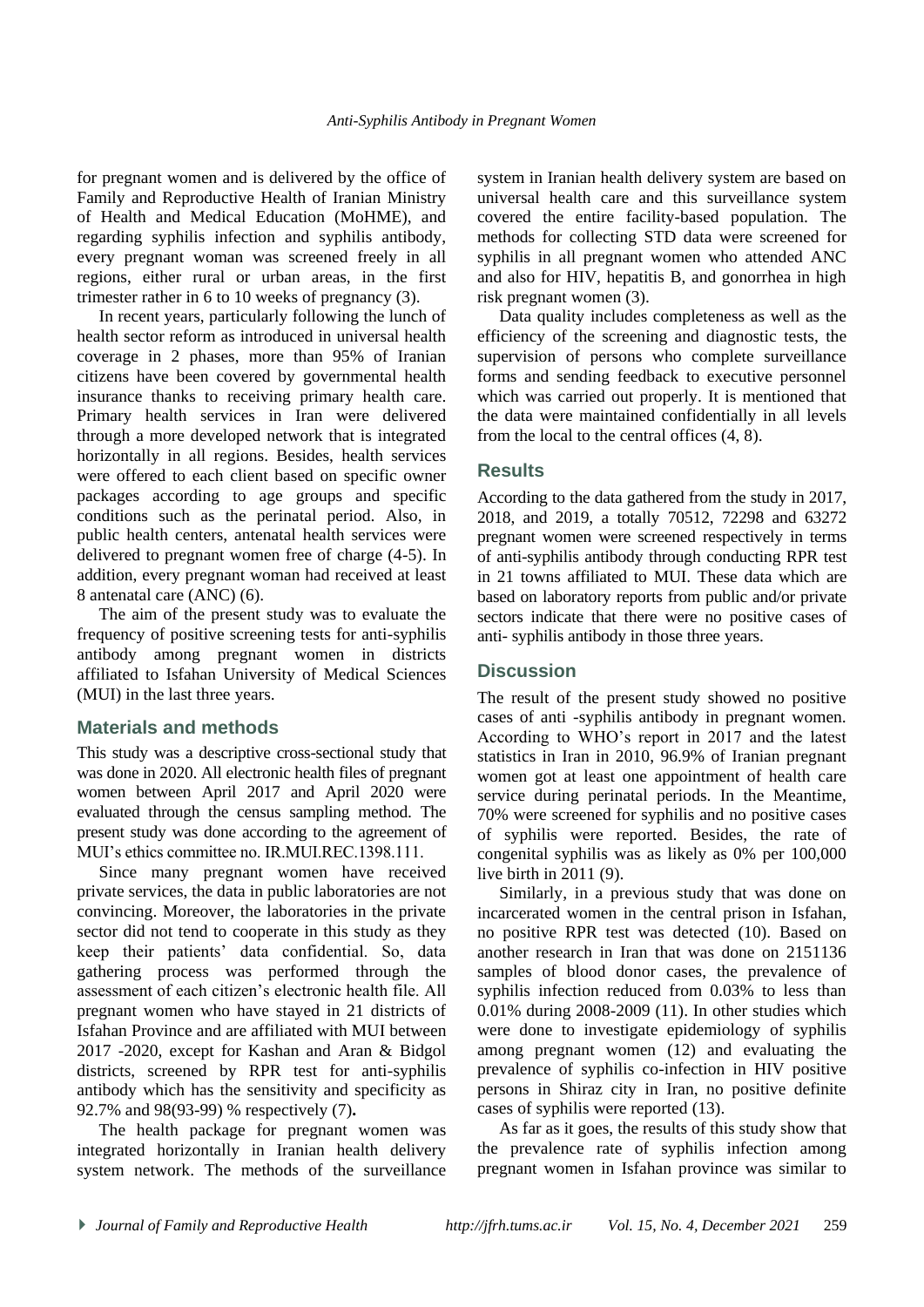the other provinces of the country. Likewise, in a similar study in Turkey between 2007 -2014, among 63276 pregnant women, syphilis prevalence was 0.0648% and no congenital syphilis was reported during this period (14).

Incongruent with the present study's results, the prevalence of syphilis is not clear among American pregnant women. However, the prevalence of congenital syphilis reached 23.3 per 100 000 live births in American pregnant women (15) and 1.86 per 100 000 live births in Canada in 2017 (16). In addition, the prevalence rate of syphilis among the pregnant women was reported as 4.4% in Brazil (17), and 2.9 per 1000 pregnant women in Hungary (18).

Based on the fact that WHO emphasized the 90% reduction in T. pallidum incidence globally in 2030, so far at least 11 countries and territories, such as Cuba, Thailand, Belarus, and Malaysia, have eliminated mother-to-child transmission (MTCT) of syphilis (9). The government's commitment to eliminate MTCT and well-organized primary health delivery system to present comprehensive health care, particularly health promotion package to correct reproductive and sexual behavior, can play major roles in eliminating MTCT of syphilis.

It is of significance to pay attention to the existence of false negative results in the non-Treponema tests, which were seen in patients with early syphilis who could not produce antibodies in early stages of the disease and prozone reaction which is commonly associated with pregnancy  $(1)$ . However, the last WHO's report on zero incidence rate of congenital syphilis in Iran supports our finding (9). However supplementary research on suspected newborns and infants from TORCH (Toxoplasmosis, Rubella, Cytomegalovirus, Herpes Simplex, and other organisms including Syphilis, Parvovirus, and Varicella Zoster) syndrome can rule out congenital syphilis in the future and can confirm our findings.

# **Conclusion**

This study showed that the prevalence rate of anti-syphilis antibody in pregnant women in districts affiliated to MUI between 2017 and 2020 reached zero and this disease was eliminated in districts affiliated to MUI.

## **Conflict of Interests**

Authors have no conflict of interests.

## **Acknowledgments**

This study is the result of a medical course thesis which is registered with the number of 398150. We would like to express our sincere gratitude to dear authorities of Isfahan Province's Health Center who helped us to collect required data for the accomplishment of this study. We are also grateful to the Deputy of Research and Technology of Isfahan University of Medical Sciences for their support.

### **References**

- 1. World Health Organization. Global health sector strategy on sexually transmitted infections 2016-2021. 2016.
- 2. World Health Organization. Sexual and reproductive health. The global elimination of the congenital syphilis: Rationale and Strategy for action. 2007.
- 3. Kharaghani R, Shariati M, Yunesian M, Keramat A, Moghisi A. The Iranian Integrated Maternal Health Care Guideline Based on Evidence-Based Medicine and American Guidelines: A Comparative Study. Modern Care Journal 2016; 13: e9455.
- 4. Gressani D, Larbi H, Fetini H. *Islamic Republic of Iran Health Sector Review, Volume II: Background Sections*. Washington, DC: The World Bank Group; 2008.
- 5. Moradi-Lakeh M, Vosoogh-Moghaddam A. Health sector evolution plan in Iran; equity and sustainability concerns. Int J Health Policy Manag 2015; 4: 637– 40.
- 6. Alikhasi N, Khadivi R, Kheyri M. The utilization rate of antenatal care after health sector reform implementation in rural areas of Islamic Republic of Iran. Iran J Nurs Midwifery Res 2014; 19: 613-9.
- 7. Dobson SR, Kaplan S, Weisman L. Congenital syphilis: Clinical features and diagnosis. Up to date 2019.
- 8. World Health Organization. A tool for strengthening sexuality transmitted infections surveillance at the country level. Geneva. Switzerland 2015.
- 9. World Health Organization. Report on global sexually transmitted infection surveillance. Geneva. Switzerland. 2018.
- 10. Nokhodian Z, Yazdani MR, Yaran M, Shoaei P, Mirian M, Ataei B, et al. Prevalence and Risk Factors of HIV, Syphilis, Hepatitis B and C Among Female Prisoners in Isfahan, Iran. Hepat Mon 2012; 12: 442-7.
- 11. Keshvari M, Sharafi H, Alavian SM, Mehrabadi H, Zolfaghari S. Prevalence and trends of transfusiontransmitted infections among blood donors in Tehran, Iran from 2008 to 2013. Transfus Apher Sci 2015; 53: 38-47.
- 12. Motamedifar M, Hassanzadeh P, Taghinia MA, Hassazadeh Y. Detection of syphilis by serologic test in